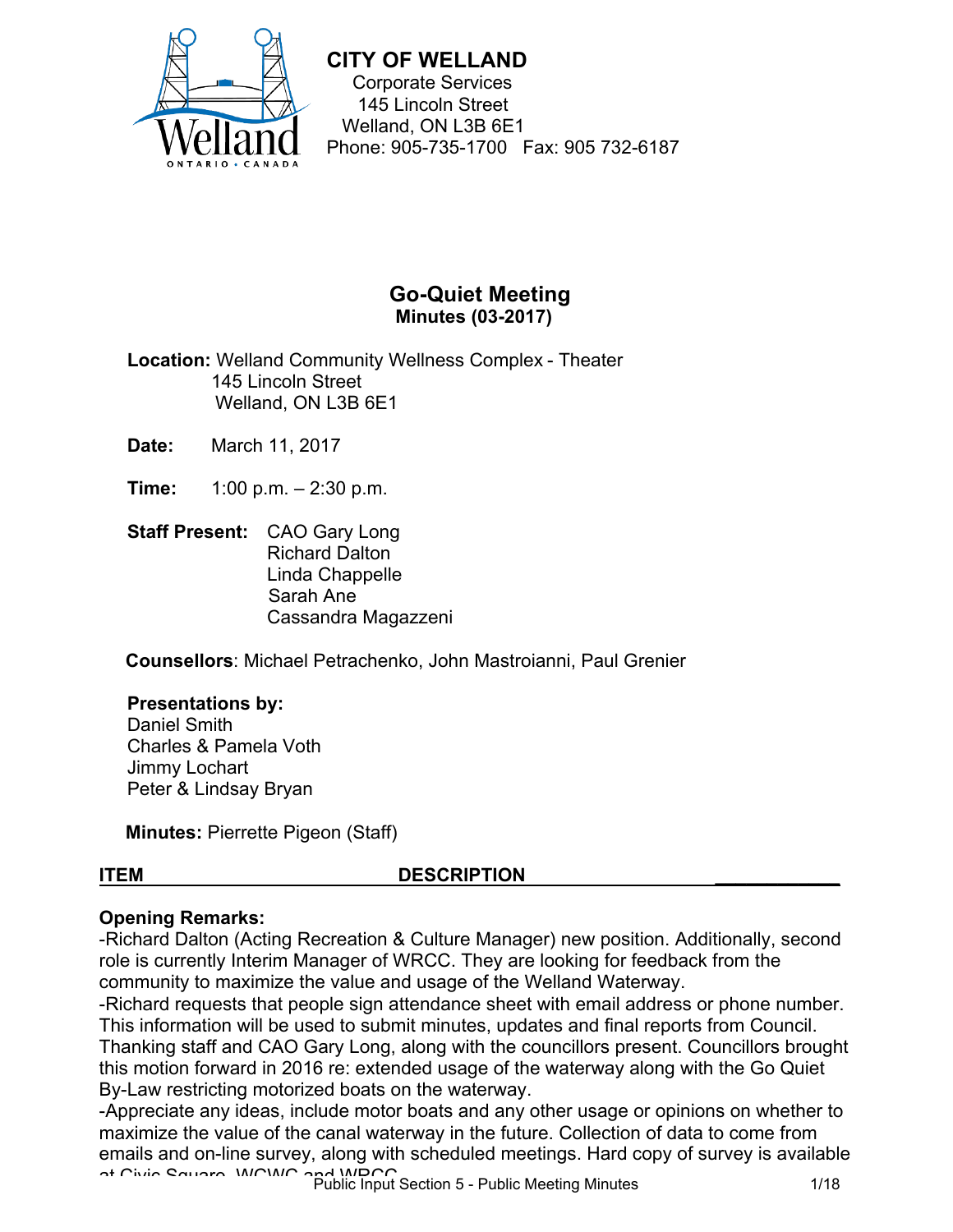-We will be having 4 presentations today of 8-minute duration each. After the presentations, the audience will be permitted to make comments for duration of two minutes each. We value everyone's comments. A second and third meeting are scheduled for March 16 and March 28, with another to follow in April. Time and date will be published; April's meeting date to be announced soon.

-City Council and Richard recognizes the use of waterway to be a passionate subject for many, comments from audience to be courteous and keep comments as positive as possible. Some interested parties or citizens will not be getting what they want with the process, we would like to be open and transparent.

## **David Smith (Canoe & Kayak Club):**

 and Welland Canal is their favorite location, it's a real gem. Would like the current Go As a resident and executive member to the Peninsula Paddlers Club, a group of 80 paddlers mostly local residents and retirees. The group meets two to three times a week Quiet band be kept on the waterway. The canal launch pad area near Lincoln Street is a central location,clean, shallow, calm and popular area. The canal with it's sheltered area from the wind, is ideal for canoes and kayaks. The launch area is shared with swimmers and scuba divers and pet owners alike. Would like to develop more interest in paddle and kayak along with other similar groups. If motor boats are allowed on the waterway this will no longer be a positive and safe enviroment. There are always reckless boaters being noisy and the smell of gas on the waterway is not pleasant.Primary objective is to have public safety. While cycling along the waterway witnessed many close calls with negative experiences and also witnessed a water sking accident. The recreational canal is one of the city's greatest assets adjacent to park land. Restriction of certain areas for water crafts would be difficult to regulate enforcement, ATV's are not allowed in city parks, why would we allow motor crafts in an aquatic park. Money from the Federal government gave us "Participaction", designed for fitness involvement a great way for people to get active. Motor boats have other options in the area, Welland River, Niagara River, Lake Ontario and Lake Erie to fish and water ski.

#### **Charles & Pamela Voth:**

We live by the canal and have watched the controvercy over the waterway. We have attended many meetings regarding the waterway, its clear it's an emotional issue. We have groups against each other, who has the most power and who's the most popular and who can sway the people, it's a stuggle. You hear that Welland is stuck. We need to improve our economy and jobs. Youth are looking outside our City for employment. The development of the waterway to date with some pride, has not moved forward. To his knowledge the plan to move forward is due to internal fighting. NRP can not police the waterways, who will. Will our tax dollars pay to regulate the waterway. Don't be naive that it won't be needing policing.

Boating accident research 2004-2011

-operator inattention

- -operator look out
- -lack of experience
- -excessive speed
- -alcohol

Lacking the understanding of the vision. We need to keep moving forward with waterway plans. Stay with the vision of world class waterway. Safety of the users is very important. Implement youth programs with preservation of the canal. The canal is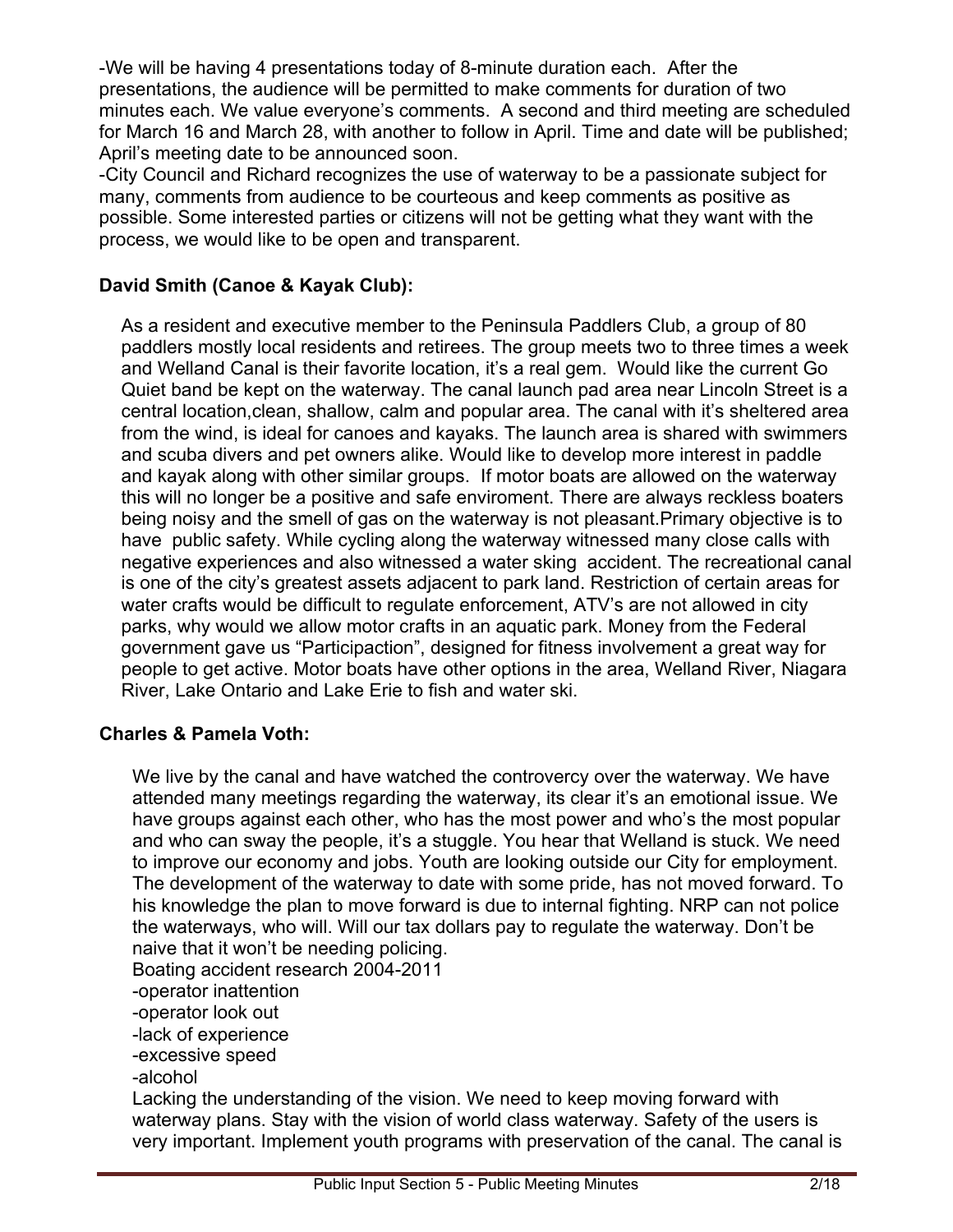an international recognized treasure. We have a chance to make it big. We need a vision and purpose to push forward. Pamela would be willing to be part of a focus group to study if feasibility for all groups to work together. We have amazing people in Welland that have organized concerts on the canal, Food Festival and many other events.Let's push forward work together and be put on the map. Develop your vision, present vision and bring us along. Don't divide us. Ottawa has figured it out how to make waterway work for them.

## **Jimmy Lochart (St. Catharines):**

Most of the things he was going to talk about was covered by the previous people.Canal has become unique. He has worked in the canal in the past. He has noticed that the environment has been rejuvenated, fish and marine life. Since no motorized boats allowed the shore line has improved. Lots of swimmers and paddle boards in canal, young and old. People with disabilities want to dive with safety being a major issue. They have lots of divers in training. Many groups that train in the waterway example swimmers, canoes and kayak just want a relax environment. Wake from motorized crafts could be a challenge along with motor oil in the water.Pertaining to the economy the divers use restaurant, purchase gas and wives go shopping. Goal of the Welland Canal mandate was to protect water and land of the recreation canal. Would like the canal to be a memorable place where people will want to be and return to. Had a slide show of marine life and fish in the canal. We have jelly fish, sponge and some new fish to our environment. Police use the waterway to practice search and rescue all year long.

## **Peter & Lindsay Brian:**

They are residents of Welland for 42 years. They are opposed to motorized crafts on the waterway. They walk and bike the trail by the canal and paddle the waterways. The city made a commitment to support recreational canal human powered world class training competitions providing a safe environment to train. Motorized vehicles on water would damage reputation as a safe and peaceful recreational waterway. Motorized vehicles would hinder human power and cause deterioration of the banks and increase cost of stabilization. Are people aware of how many nesting site of waterfowl we have along the canal. Are we aware of other groups interested in the waterway and surrounding land like birders? We have many great waterways for motorized vehicle to use. We are the only body of water for human power waterway in the area that is peaceful and calm. Who and how would we regulate boaters and at what cost, sometime users are not the most responsible users or respectful of others. Suggesting picnic areas with water access along the canal, small dock for picnics or for children fishing.

## Audience Comments:

**Dave Papp**- Share canal like golf, time slots human and motor powered.

**Douglas Todd**- Since Go Quiet band implemented massive impact on the river. Northern reach near Walmart, why can't boats use that area of the canal.

**Barry Fitzgerald**-Share waterway, schedule water with skier and wake boards to return to the canal.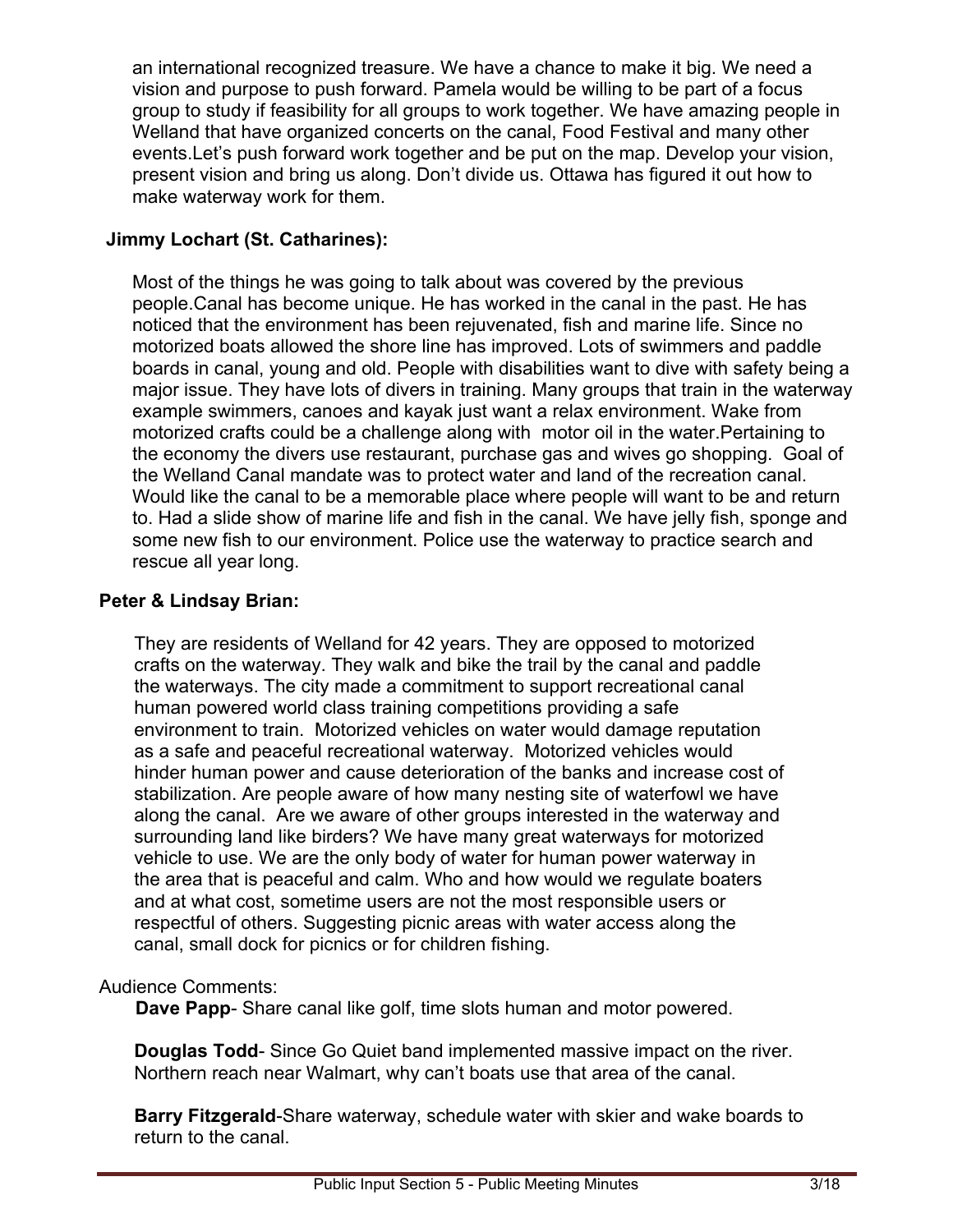**Roman Olszewski**-Likes the tranquility of the trails along canal. He is a naturalist, lots of waterfowl at the canal.

**Terry Hughes**- Two concerns shoreline erosions & risk. Police are the best source of information, what has happened on the canal in the past. He will be making a presentation on the next meeting.

**Ruth Levkoe**- From Burlington-part of a dragon boat team, Welland is the best site in Canada. Has rowed in Hamilton Bayfront Park, you get swamped by motorized boats with no courtesy for others. She car pools with a group to come to row at the Welland canal.

**Barry Barton**- Has purchased a home along the canal for the quiet area. Have been on many lakes and rivers but has been swamped by many boaters but never by a fisherman, allow fisherman with smaller motors to fish in canal.

**Charlie Owens-** He is with the Water-ski and Wake Board of Canada. Would like permission to have a special event permit in 2018 for a worldwide Water-skiing tournament.

**Rick Patrino**-Sad that boaters are getting a bad rap. Ottawa canal is shared. Would like use the canal early spring for a safety run before going out on the larger lakes and a restricted area for boaters.

**Kim Barton**-Erosion is noticeable on the canal on the 250m-500m markers for the rowers. Safety boats are the only ones on the water at the moment; imagine if more boaters the erosion would even be greater. OPP reports have many hit or near misses by the hundreds to divers, the diver flag is ignored by boaters. Education program was implemented what no improvement in the situation.

**Murray Hawryn-**Love boating and fishing. If opened to boaters, realtors will build condos along canal. Think about the future, what will that do to the environment.

**Brant McLeavey**-Thinking of than/now, in 1990 would swim and dive in the canal. Boaters where not friendly to them would cause large wake. As a swimmer you could see the damage the boats caused to the vegetation. Now he has a row boat and enjoys the serene and picturesque environment of the canal. (No motorized boats).

**Richardson-**People don't realize that the canal is a real treasure. The characteristics of the canal are a rare situation. If motorized boats on the canal, the treasure will be gone.

**Elaine Daniels**- Lives by the canal and enjoys the quiet walks. She had company from Europe they were amazed by the beauty and calm water of the canal. She feels the policing of motorized crafts would be difficult to police. She often sees motorcycles on side of pathways along canal; they can't police that very well. She would call police, and nothing could be done motorcycles already gone.

**Tom Dillon-** An analogy he likes to travel on Riverside Drive from Pupos to Lincoln Street, one time a transport truck was on that road which has a restriction for that size of trucks. On highways bicycle are not allow. We need restrictions, he is a rower. He feels the canal is the same it's just the nature of things, would like canal to stay as it is.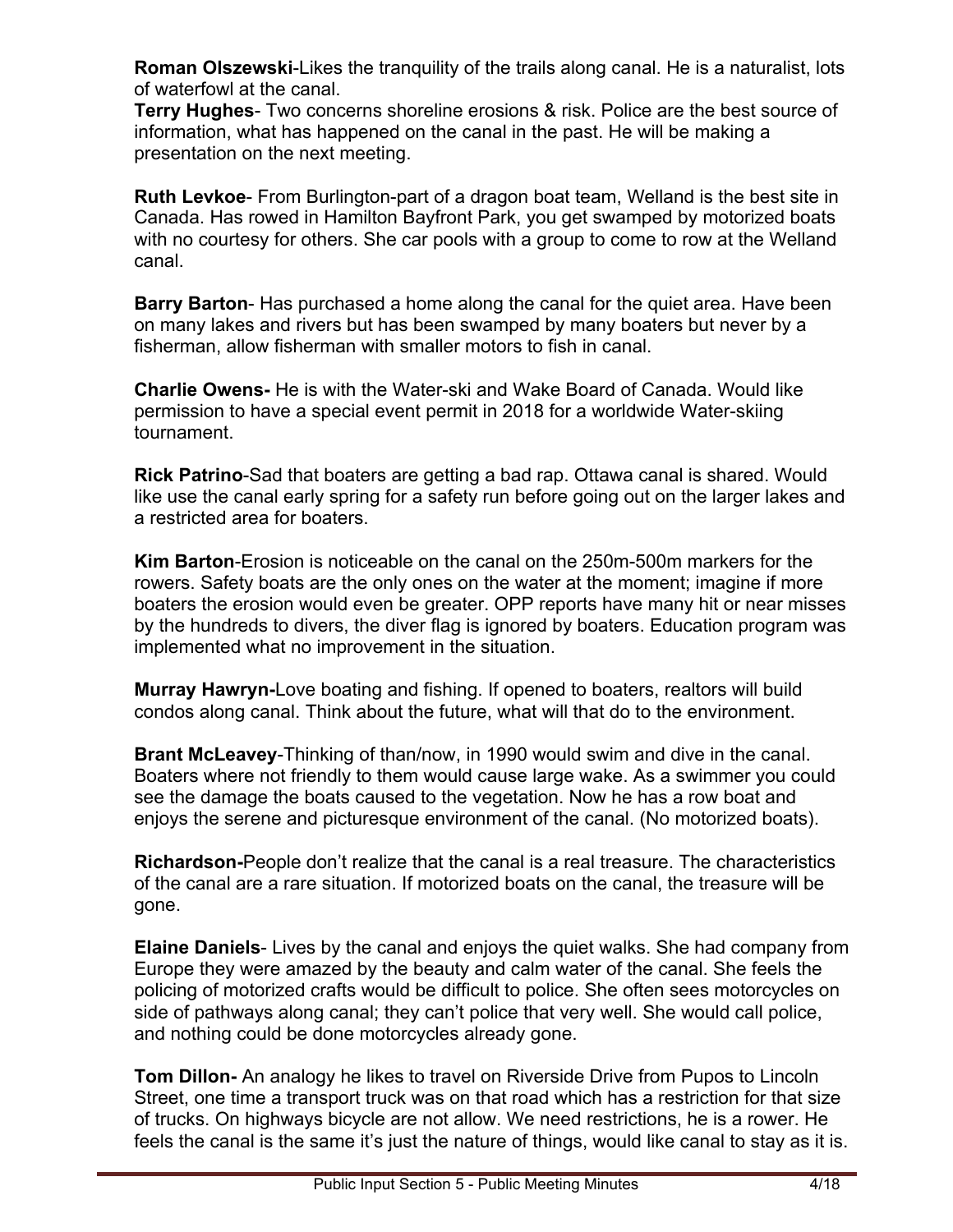**Alex Riddle**- Has taken part in many fishing derbies. For the past 10 years not able to test boats on canal, river is not safe. If they say it is, they have not been on it. Ontario Hydro pumps water when it wants too, he has seen the water run uphill. Sea-doo also makes his life and other difficult. He would like to have a small craft on the canal. Put our differences aside and allow boats at large events, example world class water ski event for a weekend.

**Steve Levkoe**- Member of South Niagara Canoe Club with the dragon boat program trains in the canal 3 times a week during peak season. Many of the crew members have represented Canada in many championships; with their experience with other countries we have the best. Expand the use with the youth. Support the people to develop and run the programs for the youth, they are our future.

**Doug Jones**- Retired here from Oakville because of the tranquility. Fitness is a part of his life style. He swims the canal, not worried to get clocked by boats. As canoes everyone has been swamped at least once in a life time, it's not fun. Most people who like to canoe it's because of the tranquility of the sport on the water. The minute someone is faster than you (boat) the relaxation is gone you become fearful. Boaters don't mix, it won't work.

Closing comment from Richard Dalton if you are fearful of getting up to speak you or need to express yourself better or elaborate, you are welcomed to send an email to [info@canalcorp.ca](mailto:info@canalcorp.ca) . Your views and opinions are important.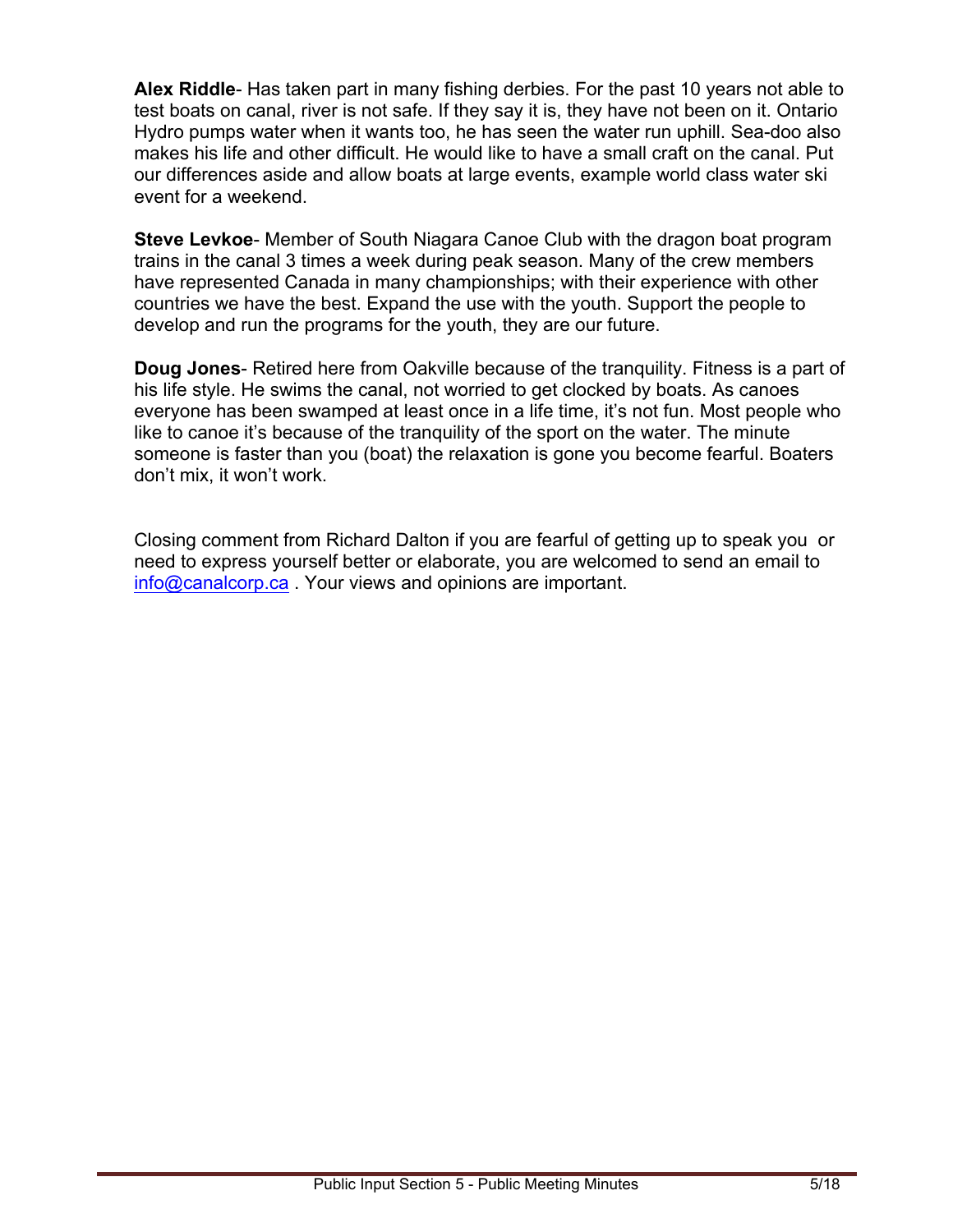

Corporate Services 145 Lincoln Street Welland, ON L3B 6E1 Phone: 905-735-1700 Fax: 905 732-6187

## **Go-Quiet Meeting Minutes (03-2017)**

 **Location:** Welland Community Wellness Complex - Theater 145 Lincoln Street Welland, ON L3B 6E1

**Date:** March 16, 2017

 **Time:** 7:00 p.m. – 9:00 p.m.

**Staff Present: Richard Dalton** Krista Bowie

**Counsellors**: Tony DiMarco, John Chiochio, Michael Petrachenko

#### **Presentations by:**

Brian Roy Francois Lauzon Ken Cassavoy Dan Dakin Joe Harris Dan Mandziuk Terry Hughes

**Minutes:** Pierrette Pigeon (Staff)

#### **ITEM DESCRIPTION \_\_\_\_\_\_\_\_\_\_\_\_**

#### **Opening Remarks:**

-Richard Dalton (Acting Recreation & Culture Manager) new position. Additionally, second role is currently Interim Manager of WRCC. They are looking for feedback from the community to maximize the value and usage of the Welland Waterway. Richard request that people sign attendance sheet with email address or phone number. This information would be used to submit minutes and updates and final decision to Council. Thanking staff and acknowledge the councillors present. Councillors brought this forward in 2016 re: extended usage of the waterway along with the Go Quiet By-Law restricting motorized boats on the waterway. Appreciate any ideas including motor boats and any other usage ideas to maximize the value of the canal waterway in the future. Collection of data to come from emails and on-line survey, along with scheduled meetings. Hard copy of survey is available at Civic Square, WCWC and WRCC. We will be having 7 presentations this evening, duration of presentations not to exceed 8 minutes. After the presentations, the audience will be permitted to make comments for duration of two minute each. We value Public Input Section 5 - Public Meeting Minutes 6/18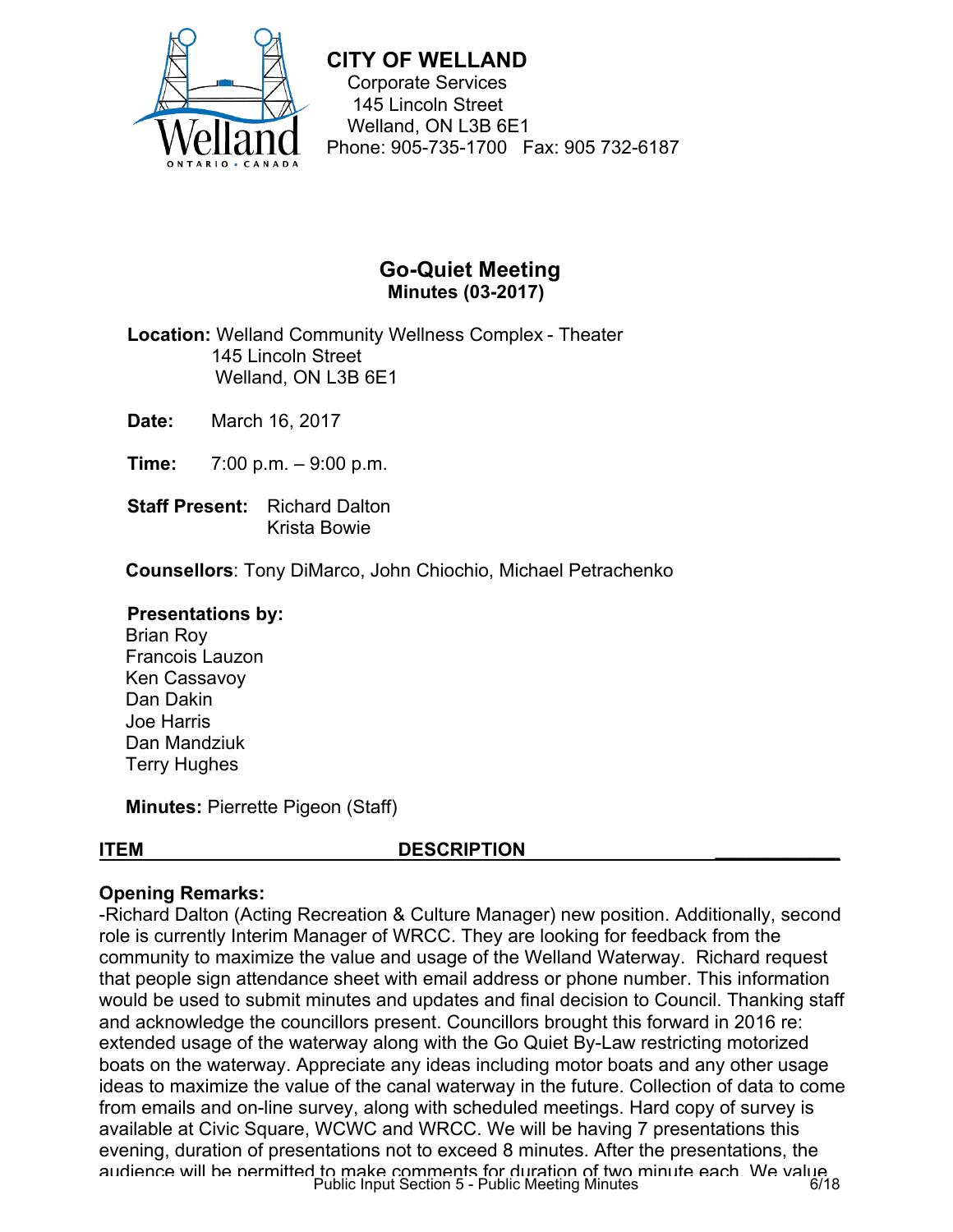everyone's comments. A third meeting is scheduled for March 28, with another to follow in April 6, 2017 at 7pm at the Wellness Complex in the theater. The council recognizes the use of waterway to be a passionate subject for many, comments from audience to be courteous and keep comments as positive as possible. Some interested parties or citizens will not be getting what they want with the process, we would like to be open and transparent.

## **Brian Roy** (South Niagara Canoe Club)

Club is in its 9th year since inception. Their mission is to be a safe and inclusive activity in paddle sports. They are a not for profit organization and have received funding from RBC, Trillium Foundation and Mountain Equipment Co-op. The club draws members as far as Mississauga, Fort Erie, Port Colborne, Horseshoe Area and the Niagara region. The activities that they promote are kayaks, competitive and recreational dragon boat and canoe. They support kids programs with the help of Jump Start program. Canal usage is anywhere from 6:30am-8pm with different programs. They provide employment for a club manager, dragon boat coaches and 1 to 5 ratio children instructors. They provide career experience for students to work at the club. They are happy with the present Go-Quiet by law being respectful of other users on the water and being in a safe environment. A new program implemented for this year, people with physical disability along with Para Olympic training at the club. They have partnered with Brock University with children programs.

## **Francois Lauzon** (Freedom at Depth)

Scuba Park is very important to him it gives disabled people the opportunity to have the freedom to see marine fauna in a safe environment without motorized vehicles. He assists other disabled people to set up and enter the water for a dive. He is an amputee himself and enjoys the freedom that the water gives him and others. He feels motorized vehicles cause erosion and disturbs the ecosystem. Important to protect the fish and take care of the environment. The canal has always been part of our economy and history.

## **Ken Cassavoy**

Proposal for a public swimming area on the canal shore, located between Lincoln Street and Ontario Road, next to the scuba park. Parking is already in place, potential for more parking. Not a formal proposal just a suggestion. The sandy beach site to be created along the canal shores, using similar concept to the man made beach at the Binbrook Conservation Park. Using a clay base with a safe drop off area, topping off sand may be necessary every year. Many question need to be answered due to the type of construction. Signage is important due to liability. Lifeguard to be employed keeping with the by-laws and the Lifesaving Society regulations. We must keep in mind jurisdiction and liability of location chosen for the beach.

## **Dan Dakin/ Maddi Leblanc**

Dan trains in the canal and has won his provincial series on the paddle board for 2016. The City of Welland has lost two special people to cancer. In 2014 Maddi founded the "On Board" a vision to have an annual fund raiser for cancer. She wanted to give back to the community. Being a paddle boarder herself, she saw the canal as an opportunity to utilize it. Dan feels that the canal is an oasis, flat and quiet for 8km stretch. Canal is ideal for paddle board yoga, calm waters and many other types of human powered activities. Maddi finds it would be difficult to share with motorized vehicles, would like to use the canal at its full potential.

## **Joe Harris** (No Show)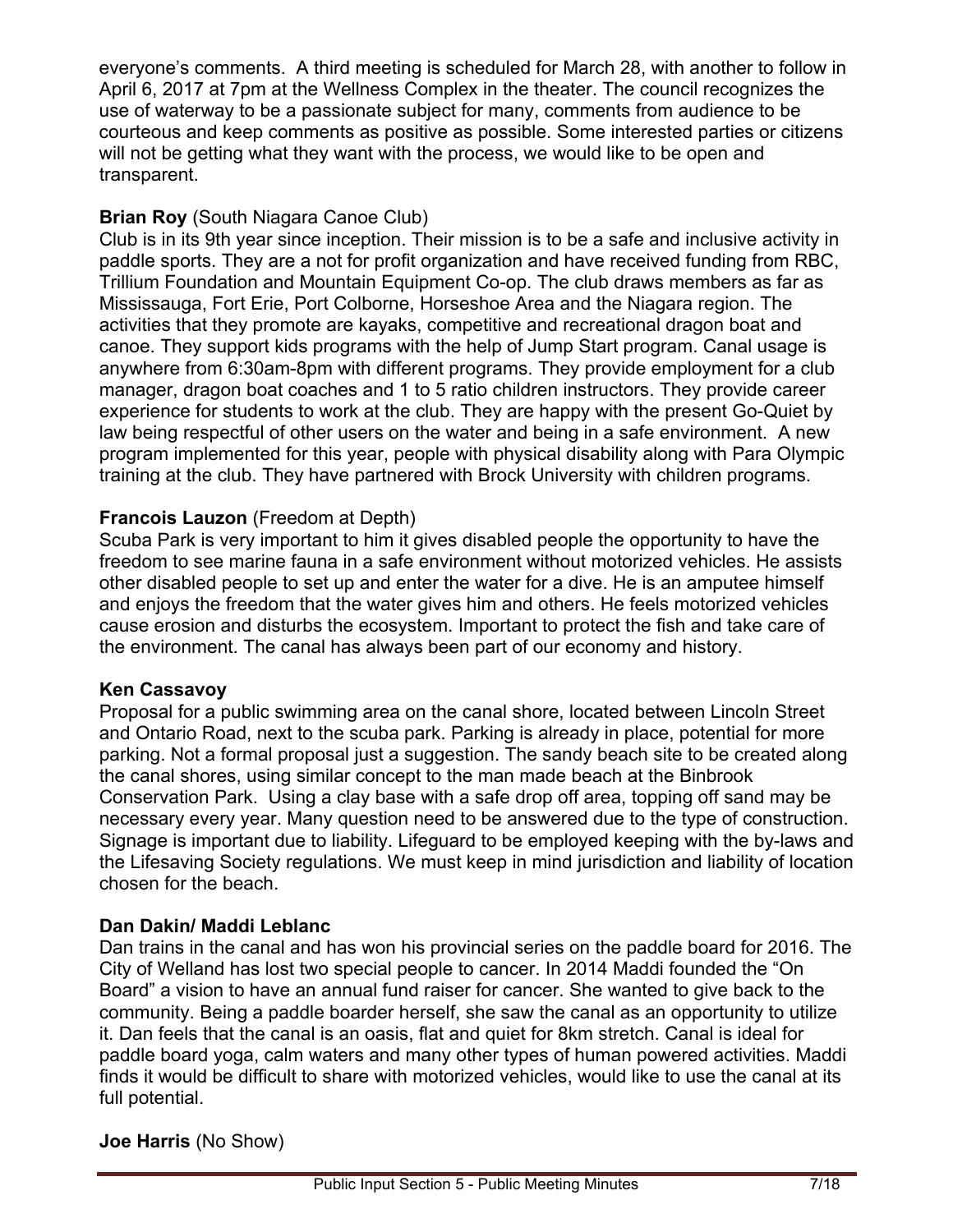## **Dan Mandziuk** (Dan's Dive Shop)

Motorized boat is not a good mix with divers. Divers can be as young as 10years old. A dive could be from 30min to 4hours long. Training can take place from April to November. They would like to sink a small plane for more viewing under water. Club is waiting for decision on the canal usage before moving forward with sinking anything. Divers are not visible from the top, not all divers have air bubbles going to the surface. New divers come up unexpectedly making it unsafe for them with boaters. Training requires concentrating on task, not watching out for boaters. Allowing motorized boaters to have access to water past Hwy 406 could be a possibility.

## **Terry Hughes**

He has been involved in canal issues since 1983.In 1994 was Canal Board Chair with federal government before the city began negotiation to take over canal lands. If motorized craft come back on the canal, the city will be putting themselves at risk, liability and erosion issues. Moving forward police need to be involved in the regular council meetings. They have many stories of issue that have happened on the canal during the time that motorized craft where on the water. In 1995 study on canal and river, the action of wave from power craft and water skier has accelerated the bank erosion. Large ships during the shipping season than the small craft took over the water, erosion continued. Small boats do cause shore line erosion. Late Romeo Parent original canal board 1981-83 was not aware that a large portion of 3.5 million dollars for the development of the canal was spent on shore land erosion. In 1997 study the next 20 yrs. would need to spend 5 billion dollars per year to stabilize the banks, if power boats continue to be present in the canal. No money to fix failing banks. The money could be used in a more productive way to develop the canal land. It has been tried in the past to work with boaters with no positive outcome. He is hoping that he does not see power crafts on the canal. He feels nothing wrong with the canal being nice and quiet.

## **Audience Comments**:

**Douglas Todd**: The 2005 decision Go-Quiet has impacted the Welland River immensely. Impact on River is huge. Watching every weekend, the horror shows of near collisions and erosions on the canal. He nearly got killed near to Prince Charles Street Bridge by jet boat 4 yrs. ago. Would like a study done on the Northern reach of canal, if feasible to allow motorized boats in that area. We are giving to the boaters hope by doing this process. Compromise of the waterway would be nice but process is very stressful.

**Name?** Had a cottage in Keswick for many years and would go full speed up the river. Went back after 10years it has changed, can't swim in the water anymore. Just like our brown fields, boating needs to change. Need to improve on our boats-no gas, change to electric boats with motor inside like sea doo. We do drink the water from canal. Welland should invest in the electric motor boat industry. Building condos along our shoreline example will impact wind turbulence. Developers are coming to the area to make their money and leave. We don't want a skyline like New York City. We must be aware of the negative impact this may bring to the canal. We have a gold mine here; need to include our youth into ecology and nature programs.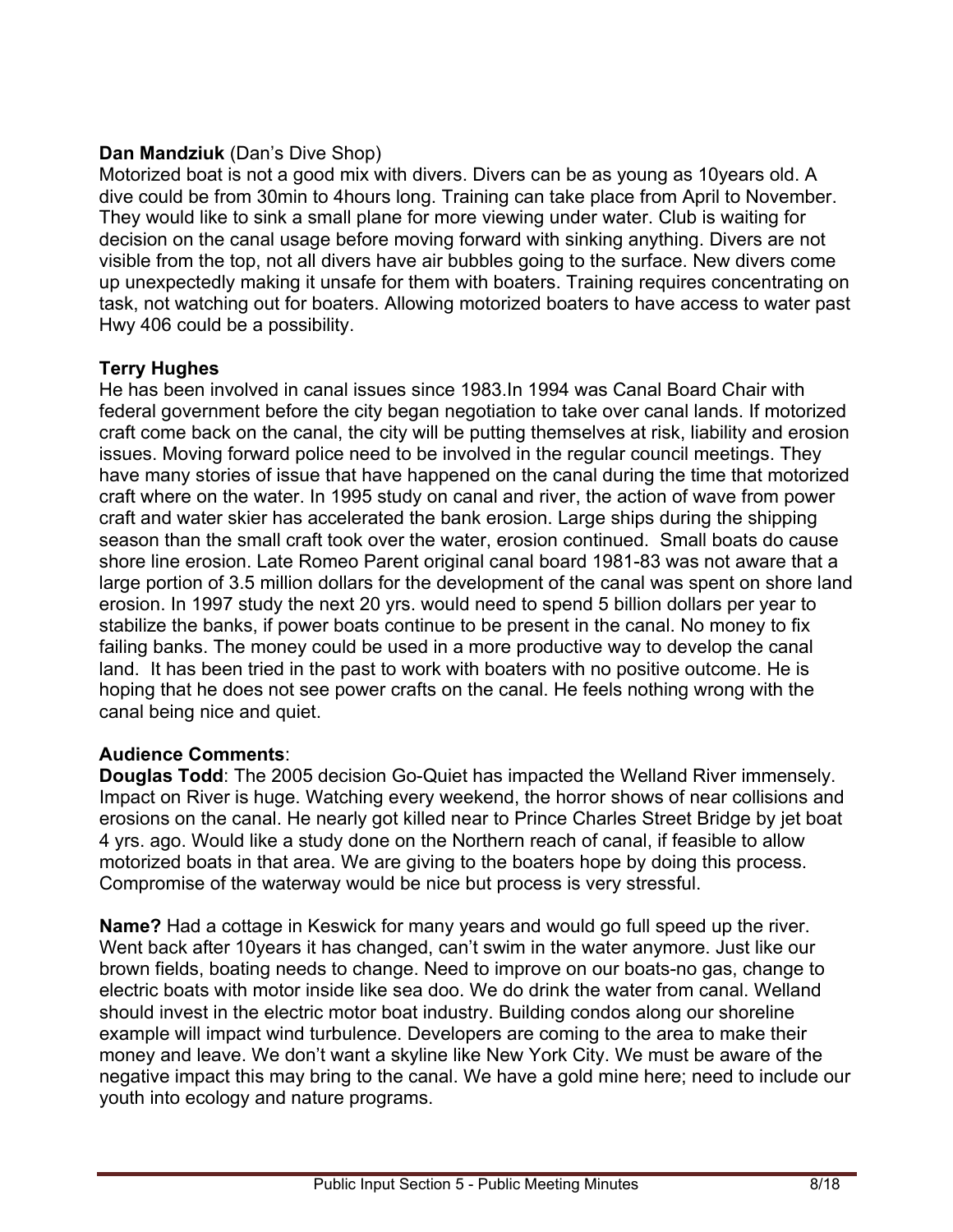**Dawn Cant Ellott:** She lives in Dain City facing the water. She has a kayak herself. Upon visiting Port Charlotte how cool was it to have paddle board yoga, to her amazement we were offering the same thing in our canal. She works in Hamilton and has encouraged friends to come to Welland to try our paddle board rentals on the canal. Pleased to see what Maddi's has accomplished with the cancer fund raiser she has set up.

 the course. The boats used during the events create no wake and motors are high out of **Howard Browner:** He does a lot of volunteering on the canal; it's a second job since retirement. He has helped to install the cables on the race course. It would be a shame if a boat would snag the underwater cables. They have anywhere from 10-15 km of wires for the water. If motor boats would be allowed in the canal who would enforce speed and who would pay for any of the damage to the wires. When motor boats where allowed on the canal, it was a zoo. If boats are allowed in canal who would pay to enforce and regulate speed, size of motors, liability would be on the city. Do you want your taxes to go up? Events do pay for usage of the canal; this is economic revenue. Do boaters think they will be able to use the canal for free?

**Norm Cutridge**: Everyone is competing for access to the waterway. He feels like he is the odd man out. He feels boats should be allowed in the canal. Meeting seems overwhelmingly against boaters. Small fishing boats example 50hp motor and Jet Ski very popular with upmost strict safety regulation should be allowed. Welland should create a boating association with city hall to subsidized funding. City funds a lot of other organizations why not them to receive funding. Was a survey done to know if interest in Jet Ski or fishing with small 10hp or 50ph motor boats? Lots of false statistics. People look interested in beach idea. Boat erosion is a joke it's natural, during the years of large commercial shipping boats over many years and frequency has cause erosion. The small craft do not cause erosion, its been happening since the beginning of time, wind, ice and waves. Pollution is not a factor new boats have clean motors and are quiet these days. Boaters have a bad rap. Jet Ski doesn't have a propeller.

**Dan Mandziuk:** As a member of the scuba club we do not allow anybody in the water if the motor is running. He had a vision 1000 scuba divers and 500 paddle boards in the canal would be able to co- exists, sea doo and motor boats would not so much. Sea doo can make large wake and cause erosion. He has seen people create the wake to jump it for fun. Scuba divers do bring in economic revenue by going to restaurants and shopping.

**Phil Gladman:** Why are we wasting time with this issue, trying to amend the Go-Quiet? It works for many organizations. Build the beach that would be great for the kids, we need to invest in our economy for the future.

**Kostas Bieuunay:** He has witnessed the changes in the canal, the northern reach would be an excellent area to allow fisherman in the am till noon. Kayak and rowers are not in the water till spring. Cannot fish along the shore line due to accessibility and the dog poop. Most of the people speaking tonight are not residents of Welland. Best thing he heard was a beach development. Expand the facility for Welland it's not really for Welland residence.

**Mark Holmes:** No decision made at the moment, likes the idea of opening the Northern reach to boaters. Why talk about it, if city has not decided what to do. A survey was done 30 years ago for a request for proposal for a swimming area; nothing was done with that proposal. Question back to city what are we going to do or not on the canal when city has not made a decision. Is the question being asked do to development on the canal example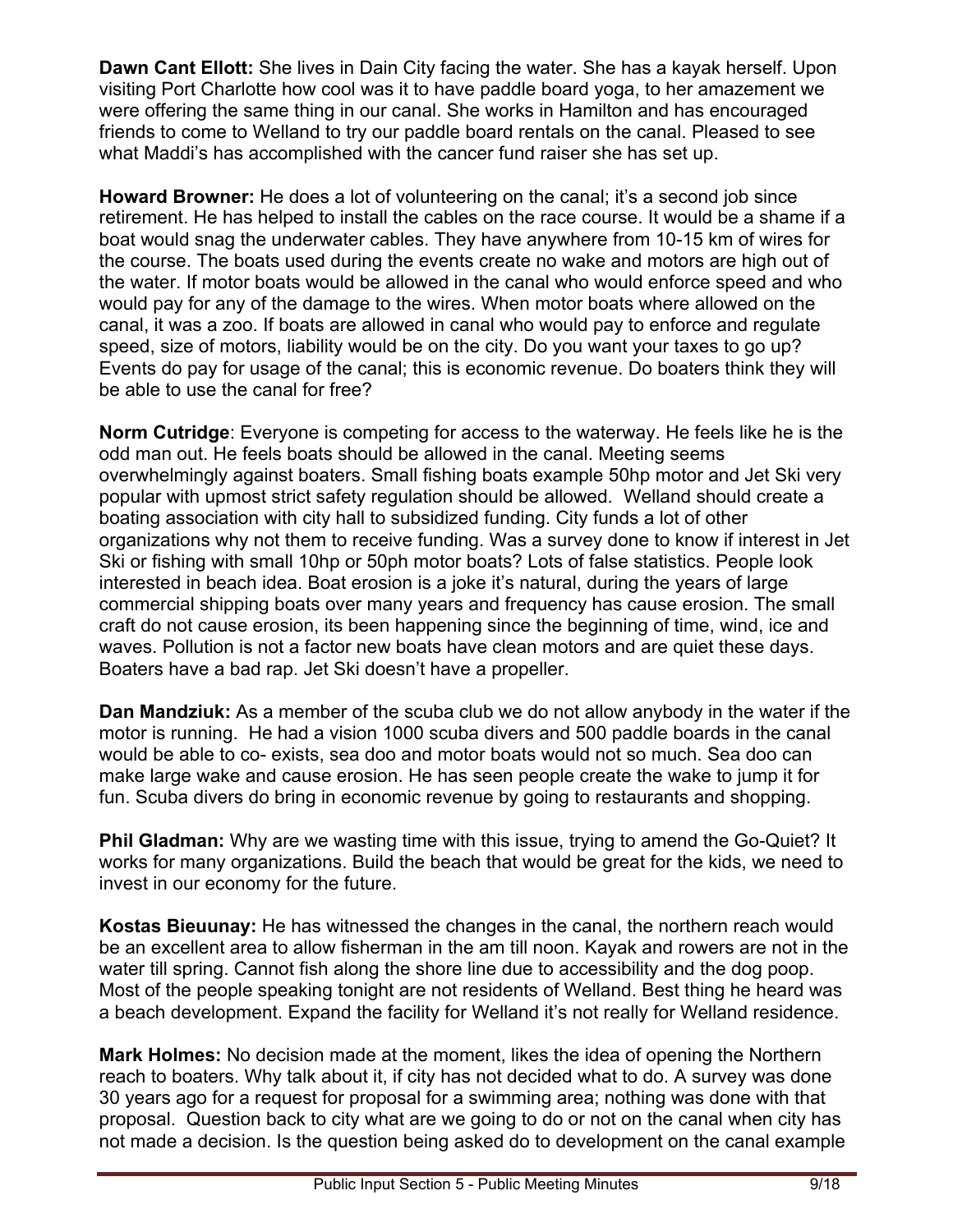restaurants wishing to have motor boats on the canal, he thinks council is putting the cart before the horse.

**Scott Riesenbosch:** Confused why the 8kms off limit all or nothing. A share use policy, more residents have access. Safety has been in conversation often, no hint of safety issues. We did use the canal packed with people like the beach image shown, no issues. The only place calm water to teach children how to water ski. Beach a fantastic idea with organized schedule to share with kayak, scuba diver and power boats. Perfect venue.

**Pam Voth:** Sad to see that city of going backyard. Would like to hold council responsible, not go backwards with this issue. Council should not drag this out, move forward for economic development. Some organizations have done great things in this city. Not optimistic on sharing the space.

**Charles Voth**: Need incentives to have hotel and restaurants stay open pass 9pm. Scholarships to encourage more wait staff. Would it be nice to have Dan's Dive shop franchise in Welland, to make use of the canal? Need to improve on the city as a whole, King St area is a big issue.

**Larry Witmer**: Great place to walk and have a coffee seat on a bench at Merritt Park. Nice to have the quiet and calm. Enjoy seeing the kids laughing on paddle boats. With the development going on in the city in the next 10 to 15 years we will appreciate having a calm and quiet area to enjoy.

 sure where to look or if events are posted. He has heard great reviews on the facility. **Peter Edmund**: Moved to Welland 30 years ago, amazed how many took canal for granted. Nice to see canal is being used with so many different events. Would like to have access to a map to be familiar with location of all events taking place on the canal. It was mentioned that the schedule water time is very full, not aware of scheduled events. Not

**Doan Lunsbury**: What are the boundaries of the waterway in question? E.S Fox to Remi's Bend in Dain City.

**Name**: Best fitness center for swimming and paddle boats. He has had a speed boat and canoe in the Port Credit area. Upon entering the Port Credit River signs were posted to slow down. He would see what was going on with boaters. He feels for the boaters, but the two do not mix. Not sure how we managed before 2005 Go Quiet By-law.

Closing comment from Richard Dalton if you are fearful of getting up to speak you or need to express yourself better or elaborate, you are welcomed to send an email to [info@canalcorp.ca](mailto:info@canalcorp.ca) . Your views and opinions are important.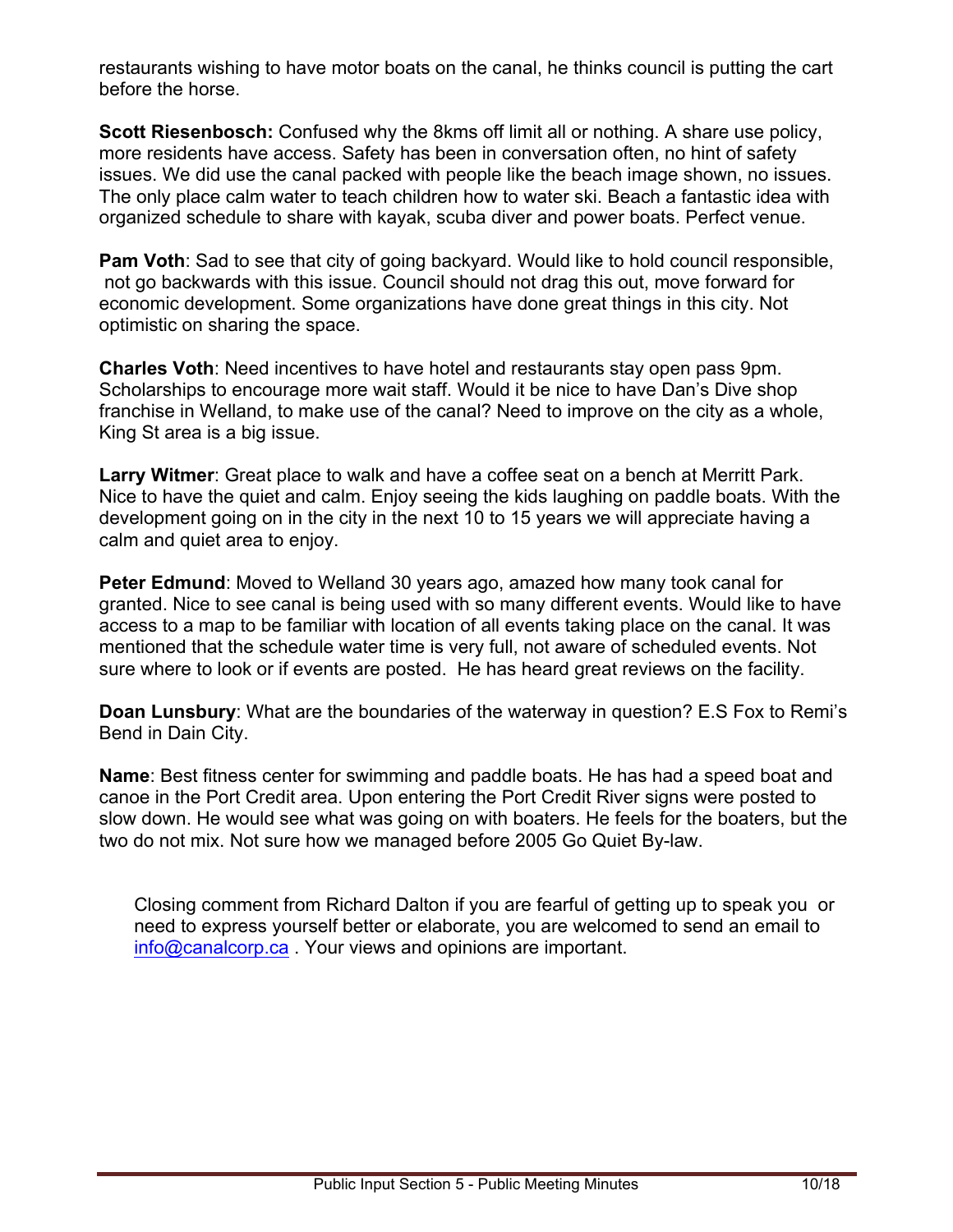

Corporate Services 145 Lincoln Street Welland, ON L3B 6E1 Phone: 905-735-1700 Fax: 905 732-6187

## **Go-Quiet Meeting Minutes (03-2017)**

 **Location:** Welland Community Wellness Complex - Theater 145 Lincoln Street Welland, ON L3B 6E1

**Date:** March 28, 2017

 **Time:** 7:00 p.m. – 9:00 p.m.

 **Staff Present:** Richard Dalton Krista Bowie

**Presentations by:**  Marsha Adams George Barkwell Douglas Todd

**Minutes:** Pierrette Pigeon (Staff)

#### **ITEM DESCRIPTION**

## **Opening Remarks:**

-Richard Dalton (Acting Recreation & Culture Manager) new position. Additionally, second role is currently Interim Manager of WRCC. They are looking from the community to maximize the value and usage of the Welland Waterway. No intension of misleading community, meeting is to consult with the public on future idea opportunities for the canal waterway. Richard requested that people sign attendance sheet with email address or phone number. This information would be used to submit minutes and updates and final decision to Council. Collection of data to come from emails and on-line survey, along with scheduled meetings. Hard copy of survey is available at Civic Square, WCWC and WRCC. We will be having 3 presentations this evening, duration of presentations not to exceed 8 minutes. After the presentations, the audience will be permitted to make comments for duration of two minute each. We value everyone's comments. A final meeting is scheduled for April 6, 2017 at 7pm at the Wellness Complex in the theater. The council recognizes the use of waterway to be a passionate subject for many, comments from audience to be courteous and keep comments as positive as possible. Some interested parties or citizens will not be getting what they want with the process, we would like to be open and transparent. No councillors present this evening due to another scheduled meeting. To date we have over 1000 people that have responded to the on-line survey.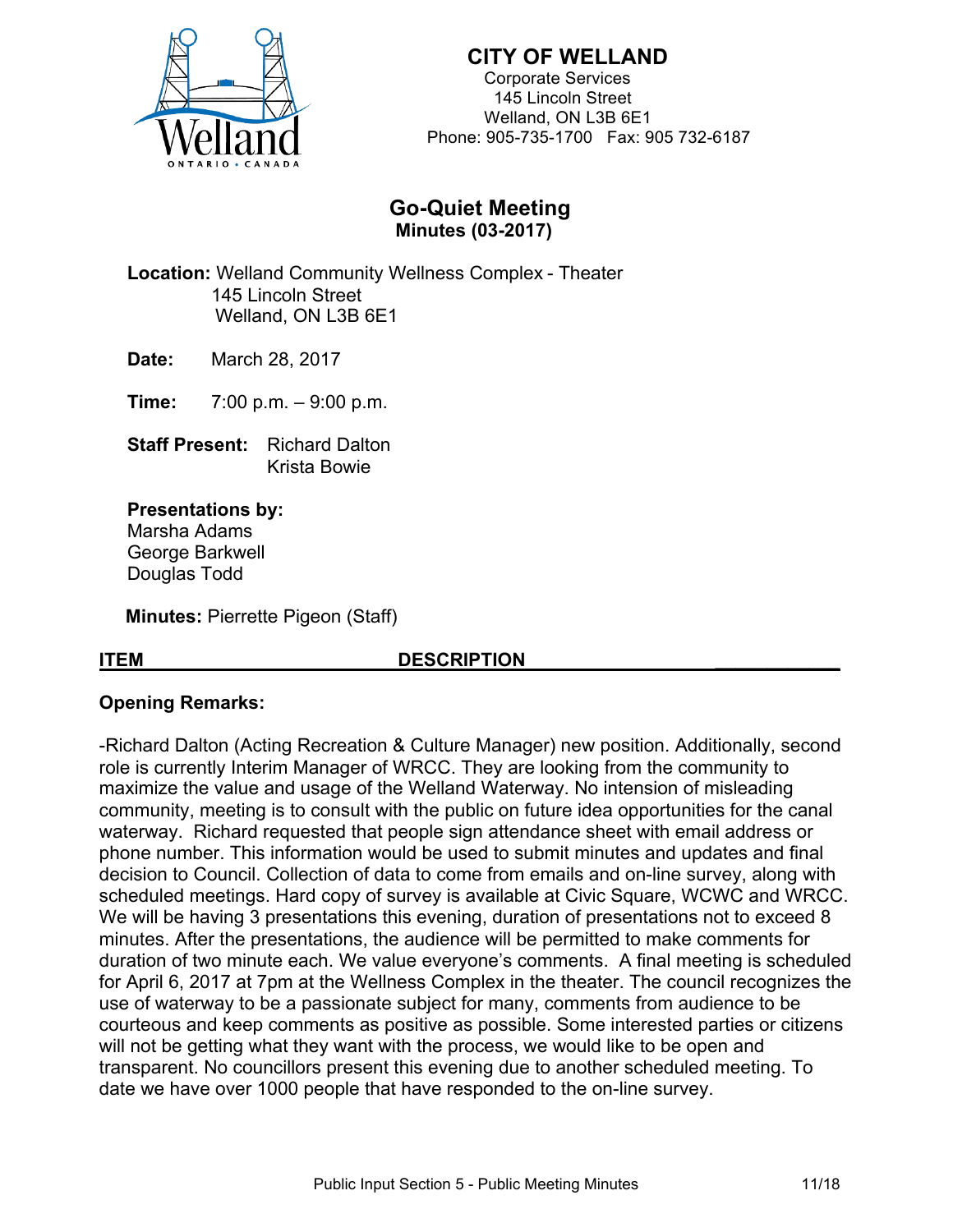## **Marsh Adams** (Fearless Females)

She has a stand up Paddle Board Company that uses the canal for yoga. It's fun to see kids playing swimming, laughing, walking and biking along the canal. If boats are to return it would not be able to use the space in the same way. She is glad to see people having interest and showing up to the meetings. The canal is a gem, no waves and quiet. She has used the Port Colborne marina and it is not pleasant having boats go by you. Expand the use of the canal with bigger races, linking sponsors and races together.

## **George Barkwell** (Notre Dame Rowing Club)

Notre Dame has a long history in rowing since 1954.The club is located at the end of Thorold Road turn left for the structure Pen Financial Center. Club has been a resident on the north waterway for the past 7 years. This is the same location where the public can rent canoes, kayaks, paddle board and paddle boats. George has many qualifications and many years of experience with rowing. The 8km waterway is a great way to train a rower to push to their max. They have trained with pride some juniors that have received silver medals in Canadian championship, only because of this facility. They do not have free access to the facility they do pay fees. Cost they are glad to pay to have this world class facility. This sport is for life; you can train year long from master's level to learning youth. Best way to see the city is from the water, it is a stress free calming feeling. They are on the water 6 days a week. The Club is a world-class facility which they share and co-exist with neighbours and general public. They have an agreement pertaining to the safety boats not to have engines larger than 9.9hp to 20hp. A maximum distance of 500 meters from an athlete must be kept during colder water seasons for the safety reasons. Often they clean debris from the canal during that time in the water to protect the athletes and beautify the canal. They welcomed other clubs and schools to join them from Cleveland to Toronto that enriches local economy. They are looking to move the national team to Welland before World Champions next year to train. Must maintain the water, boats are very flimsy. Invitation to all try out boats, come to the facility. No to power boaters, other waterways are available that they have access to. Hopeful and optimistic in the future of the waterway.

## **Douglas Todd**

He is personally against having power boats on the canal waterway. The Go Quiet ban in 2005-2006 has been a knee jerk reaction. The river has had a negative impact with that decision. Amazing to see what people do on the water, they don't care. Two speeds on the river fast or slow nothing in between. The river is a gem which people have forgotten. The river is over 1200 years old was a shoreline of a lake. Since the ban on the canal, boats are now going to the river with that decision. It's destroying the river. He is a naturalist, angler and archeologist; he is on the water 200 days a year. We must have a solution to resolve these issues to help alleviate these issues on the Welland River. Erosion study or some form for the northern reach to be use for some type of motorized crafts with a limited usage. The river is taking a beating, would like to see the Welland River prosper.

## **Elaine Pando**

What is the length of the Northern reach? Richard advised that it is just over 2km long. Will this give the boaters enough space? Richard could not comment on that. Not aware of how many high schools in the area, could we not have activities to involve local kids and high schools in some type of competitions to keep them busy on the waterway? She enjoys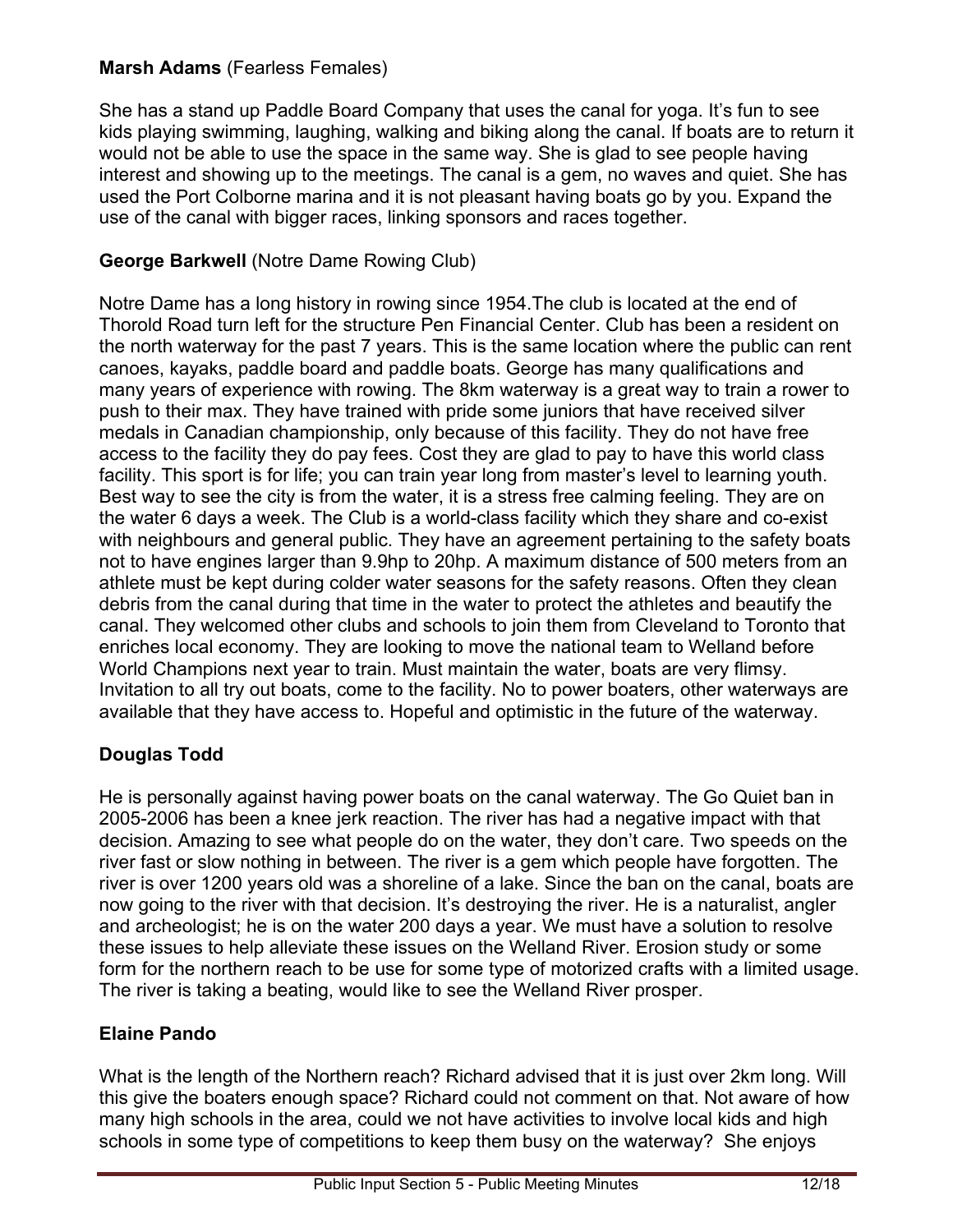watching the rowers on the canal, she watches them with her binocular. You could hear them way before you see them. Some were out there the other day in wet suits in paddle boards.

## **Tim Maleska**

 has a boat and has no intention of using the canal. He has an image of three different rowing clubs using the waterway, to have a better understanding of the co-habitation with a map showing what clubs are using of the 8km water would be helpful. Before he offers any type of comments clarity would be helpful. He

## **Leanne Rogers**

Scuba diving is her passion below the water. She is a new comer to Welland, the canal was a draw to move to this area. As a new diver it's scary with boats and jet skis around. Canal is a safe area with platforms underwater it makes it very fun to look at the fish. She has a fear of boats overtop of her. Jet skis have no understanding of the diver flag system and only it uses it as a target. What is the time line before decision? Report to summarized information to give to council by the end of April.

## **Harvey Millejours**

His daughter was part of the rowing club many years ago. He would fish in the canal at the same time of the rowers and it was not a problem. They didn't just ban boats they banned people from getting close to the canal to fish. There's an organization that they think they own the canal. In the past we would have picnics and swim in the canal. Can't get close to the water with his car, can't walk very well not accessible too far from the parking area. No place to drop his fishing line. No parking along canal for old people or disabled people to have access to the canal.

## **Tim Hayden**

Mayor has said the canal is everybody's; this meeting is not for everybody. Go Quiet to stay that way. He does not see any deterioration of the canal. Who got this inquiry started? It's not the councils' decision to make it's the people. Put the vote on a ballot on the next election.

## **Brenda Herchmer**

Volunteered on the Canal Board many years ago, the Go Quiet decision was not taken lightly, not a popular vote with everyone. Still believes it was the right decision. Welland Canal land was transferred to the City of Welland with some capital. They needed to be fiscally responsible and make it safe. The engineer report indicated if the boats continue to be in the canal the cost would be very high to repair the erosion. Insurance liability was another issue very costly also. The original mandate was to preserve and protect the canal. We need to continue to protect and be fiscally responsible.

## **Julio Batres-Gavidia**

He has been a resident to Welland for over 15 years. Last few months have been trying to create an event for the city. Congratulations to the City of Welland for an amazing facility.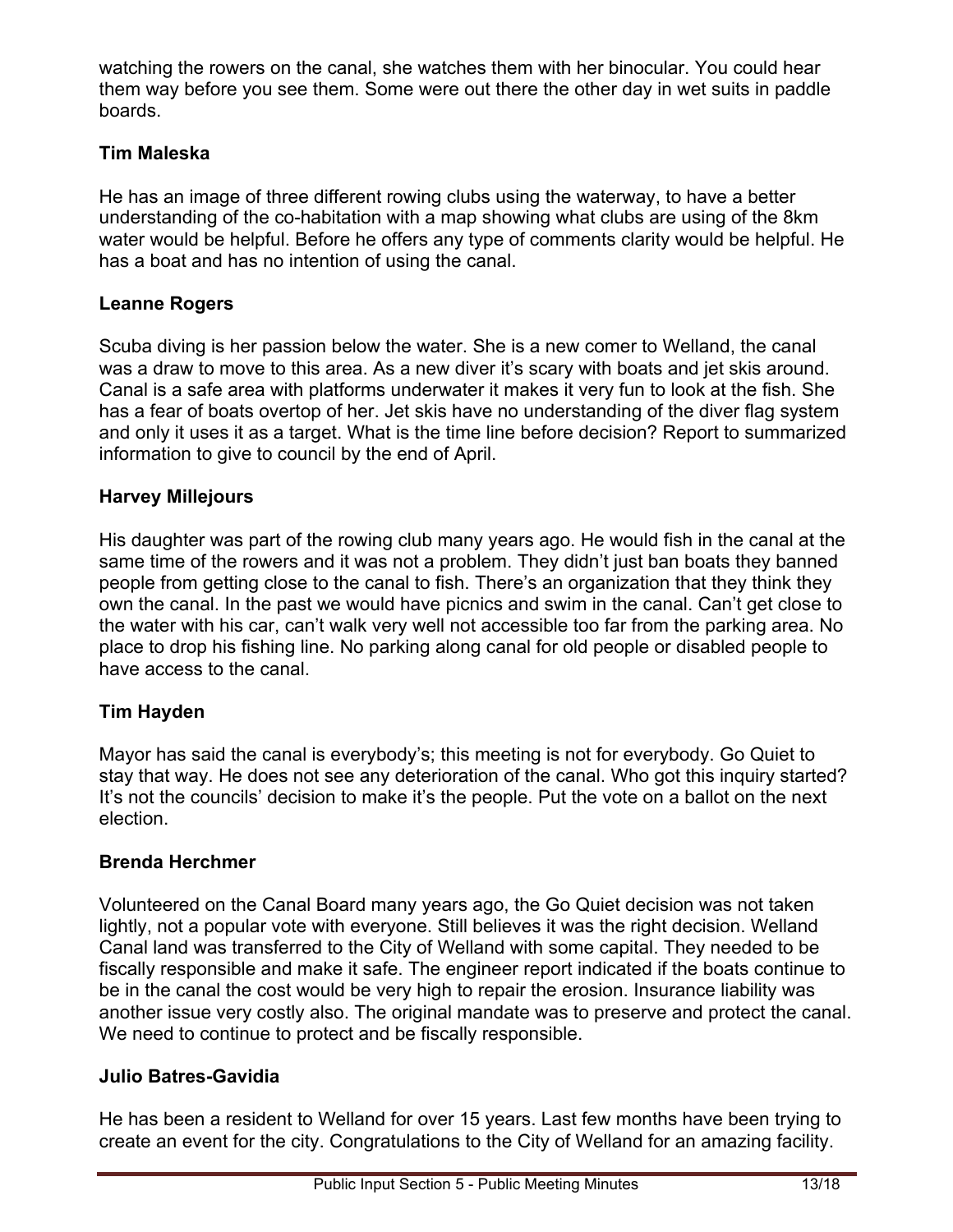Hard to find something like this in the world. Expand the use of the canal with this special gem to attract more events with people around the world.

## **Dave Whyte**

Recently moved to Welland, canal as it exists was a big seller. Motor bikes on the canal banks wow you can notice their presense. Not sure if they are allowed, but if we had boats it would change everything. The question to access to the waterway is it possible it's due to dollar or cents situation to generate revenue. If this is the issue, a study to explore ways to raise funds to keep the facility as it is.

## **Jerry**

Canal is not used enough since the inception of the Rose Festival. The Coronation party to be floated down the canal one by one till the Queen is announced to the amphitheater at Merritt Park. Upon final presentation of Queens Court, the festivities to continue to the arena for the evening celebration.

#### **Brant McLeavey**

Accessibility access to the canal are far and few. He likes to do long distance swimming and row in his canoe. It is frustration getting in or out of the water with so few safe and family friendly ways to access the water. It would be nice to have more stairs like the Pen Financial location to access the water.

#### **Jean McLeavey**

She would like easy access to the water to ease your way into the water before swimming. No boats in the canal is her wish. If they allow boats in the northern reach who will monitor the canal to stop boaters from coming into the non motorized side?

## **Pamela Voth**

Has been to every meeting, she encourages everyone to tell 10 people to call their councillors. Tell them how you feel about this situation and what you want for our city. Feels this process has been unorganized the way it was advertised and during March Break. Council is not being run properly.

## **Dawn Cant Elliott**

She has called her councillor pertaining to the Go Quiet. Not advertised as asking our option on the waterway uses, Go Quiet by law. Is it about other business or Go Quiet, it's confusing what is being asked as per web site and advertising.

## **Terry Hughes**

We need police to be present during council meetings to get feedback from them on previous issues that was happening on the canal when boats where allowed. Encourage councillors for Mayor to be present at the meeting.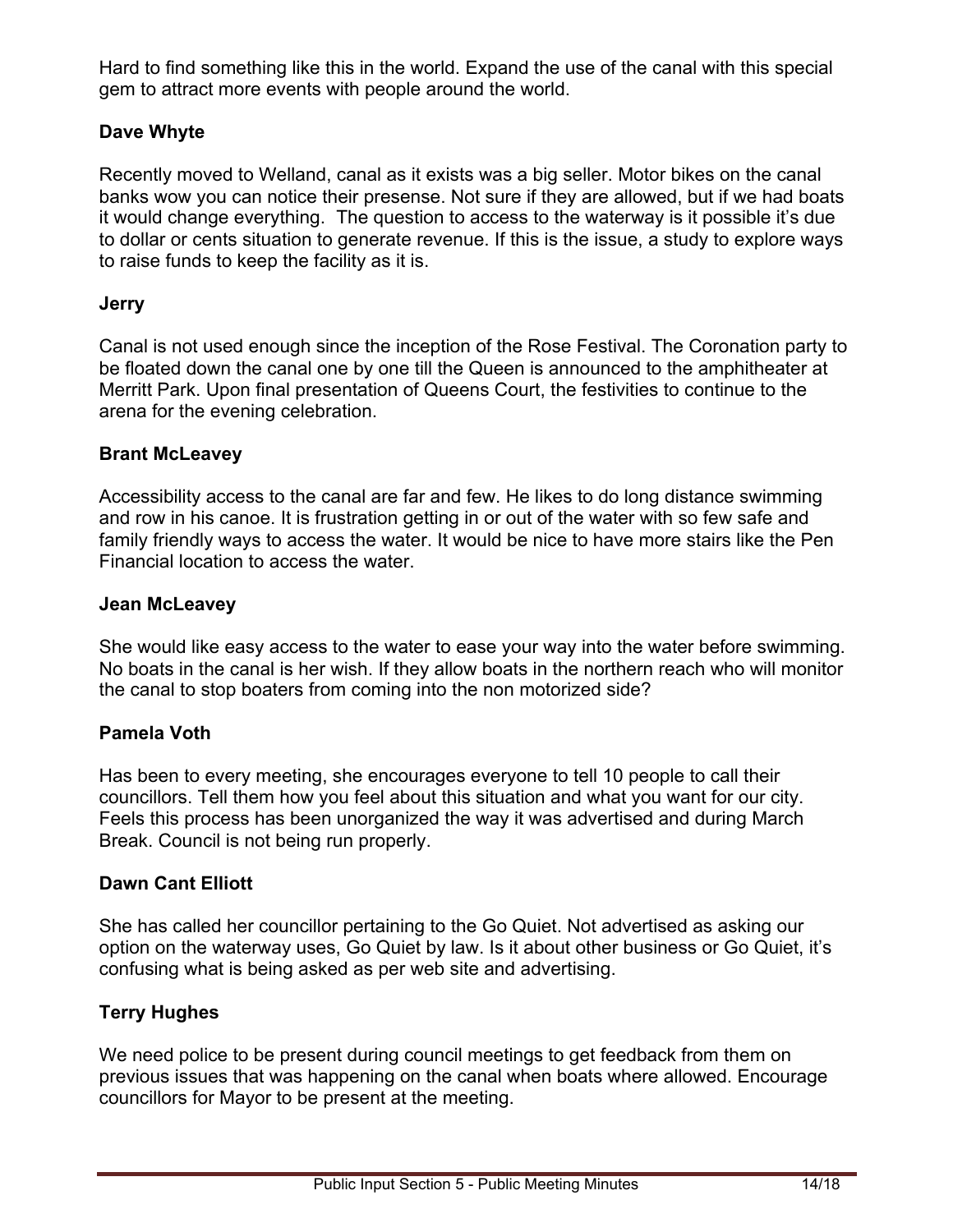Visit City of Welland Facebook view live taping of the meetings.

Closing comment from Richard Dalton if you are fearful of getting up to speak you or need to express yourself better or elaborate, you are welcomed to send an email to [info@canalcorp.ca](mailto:info@canalcorp.ca) . Your views and opinions are important.

Next meeting will be held April 6 2017 at the Complex in the Theater. 7pm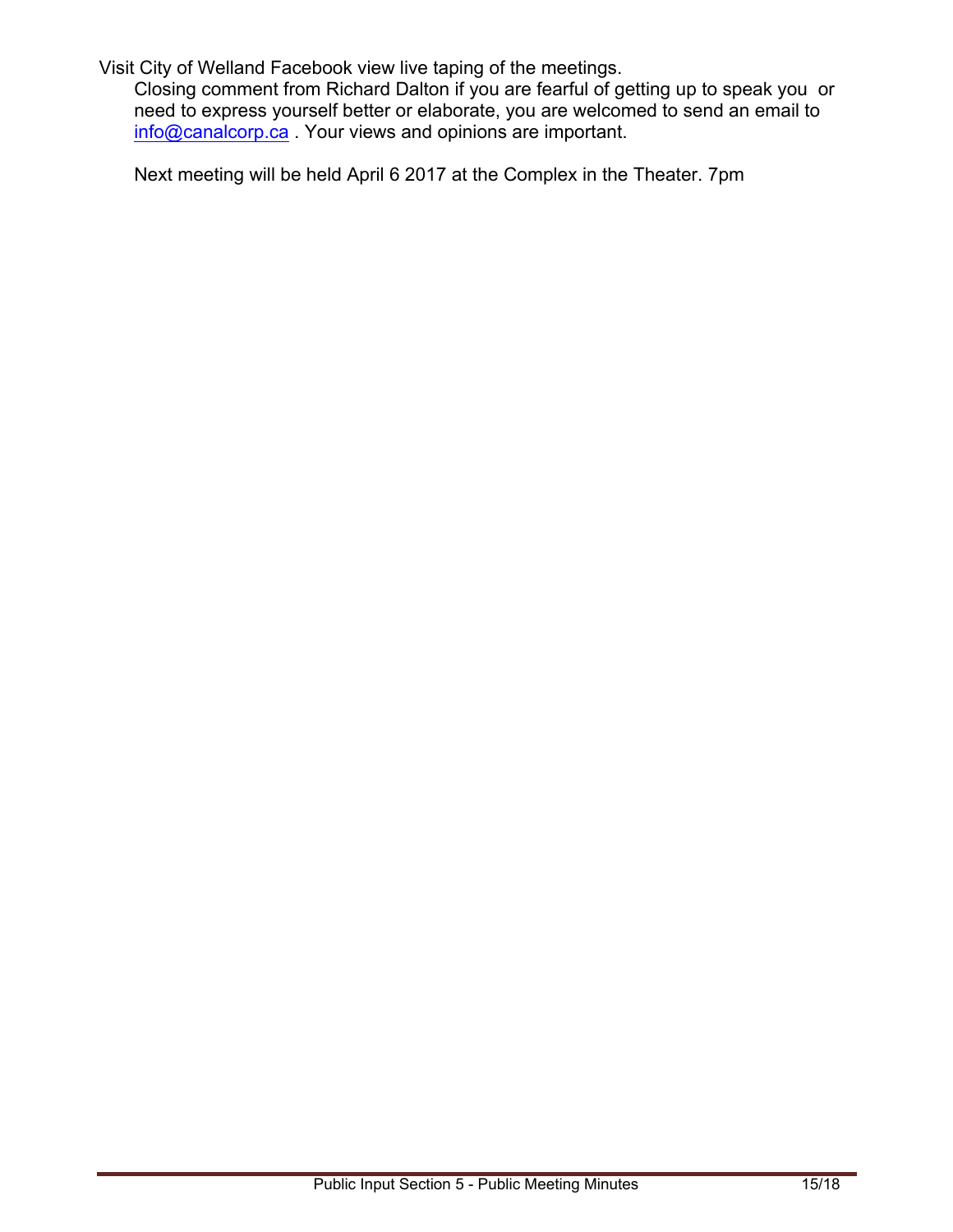

Corporate Services 145 Lincoln Street Welland, ON L3B 6E1 Phone: 905-735-1700 Fax: 905 732-6187

## **Go-Quiet Meeting Minutes (04-2017)**

 **Location:** Welland Community Wellness Complex - Theater 145 Lincoln Street Welland, ON L3B 6E1

**Date:** April 6, 2017

- **Time:** 7:00 p.m. 9:00 p.m.
- **Staff Present:** Richard Dalton Krista Bowie

#### **Presentations by:**

Doug Thomas Norman Wilde Brenda Fox Margaret Rose Linda Thomas Allen Benson Terry Hughes Remi Maurice Sandra Guest Thies Bogner Sharon H David Alexander Murray Dawn Elliott Terry Hughes Pam Voth Norm Brant McLavely

**Minutes:** Shirley Good (Staff)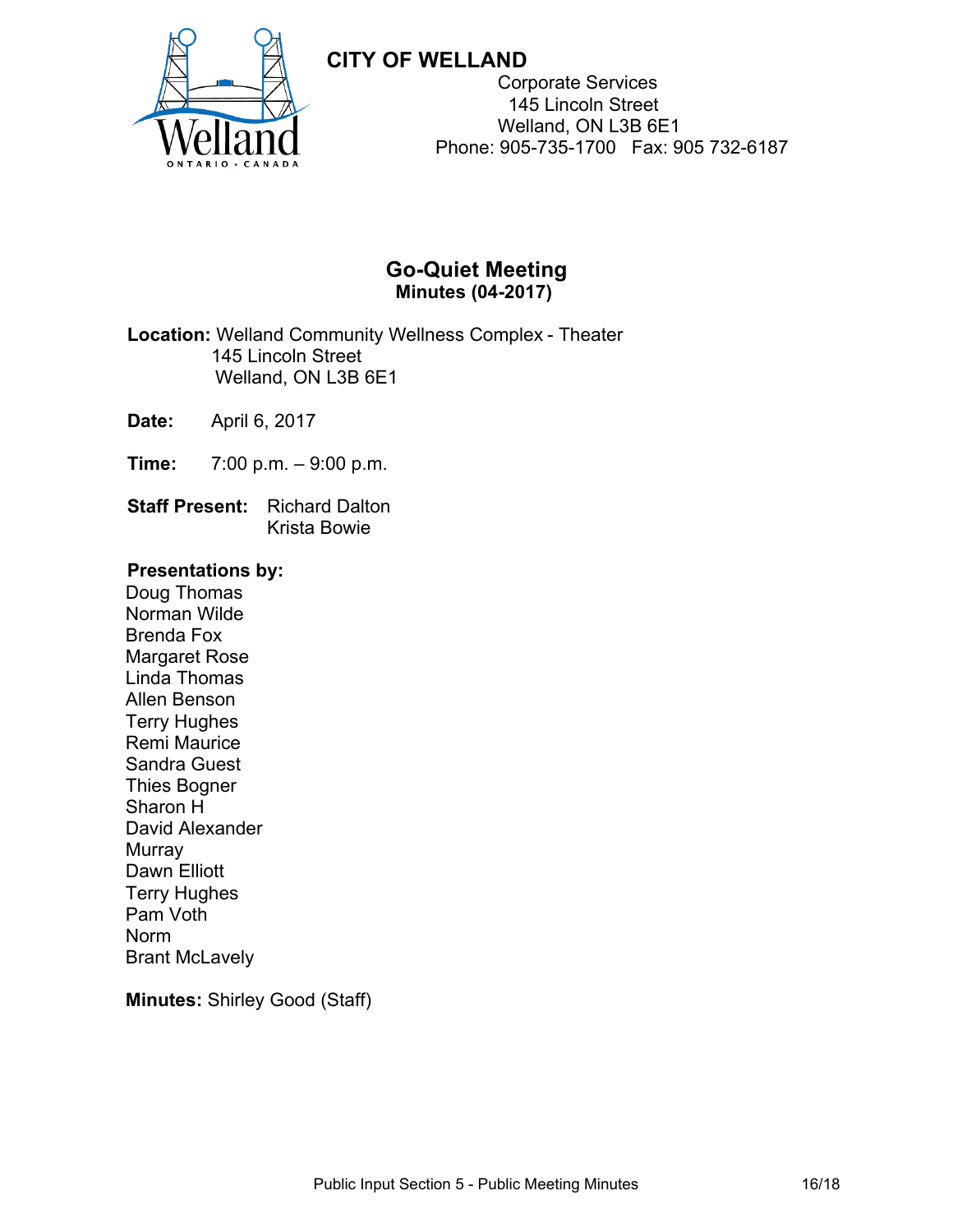#### **Doug Thomas**

Mr. Thomas has been a lawyer in Welland since 1987, he presented a summary on Constitutional Law. The Welland Recreational Canal is a navigable waterway. He asked whether there were permits for the amphitheatre as well as the boat and bus that were sunk for the scuba divers. He is unhappy with the policy as it stands. When there is no docks people have no access to the Welland Canal. There are docks at the Welland International Flatwater Centre people can use. The youth need to be more involved, get them more active for a healthier lifestyle. We should stand behind Richard Dalton. In conclusion, there is enough room for boats and other water activities.

#### **Norman Wilde**

There has been a lot of good and lot of bad points brought forward. It has created a division of population. Boats with 5 HP motors should only be used in the canal. Have the canal divided in 2 sections, south of Ontario to be used for rowing and canoeing and the other have for boaters. The canal must be available to the public at all times. Move Notre Dame Rowing building to the Ontario Street side. There should be no seadoos.

#### **Brenda Fox**

Boaters can go to either lakes. The wave motions cause erosion to the banks. She asked who will monitor boat usage and proper laws.

#### **Margaret Rose**

She does not want boats in the canals. There is the smell of gas and oil, what about spills of oil and gas in the water? If you own a boat you can afford to go to a marina.

#### **Linda Thomas**

The canal was built for boats and water skiing. Everyone should have equal access to the water, water activity helps health and physical wellbeing. Erosion can occur without boats. There is no need to monopolize a canal that is paid for all and used by few people. It is empty 86% of the time. She has been yelled at to get out of the water. Made to feel not welcome. There is loss of revenue from waterskiing and wakeboarding.

#### **Allen Benson**

Fished and boated while growing up in Welland. This is a complicated issue. Canal should have boats only with a 5hp motor.

#### **Terry Hughes**

He has been involved in the study of the Welland Canal since 1983.

If boats are allowed back the City is at risk due to erosion and liability if accidents occur. He presented historical pictures about the building of the Welland Canal. A study done in 1995 showed the level of erosion is higher when there are boats and water skiers on the water.

#### **Remi Maurice**

He is not for boats on the canal, there has been a death on the canal when a water skier was killed.